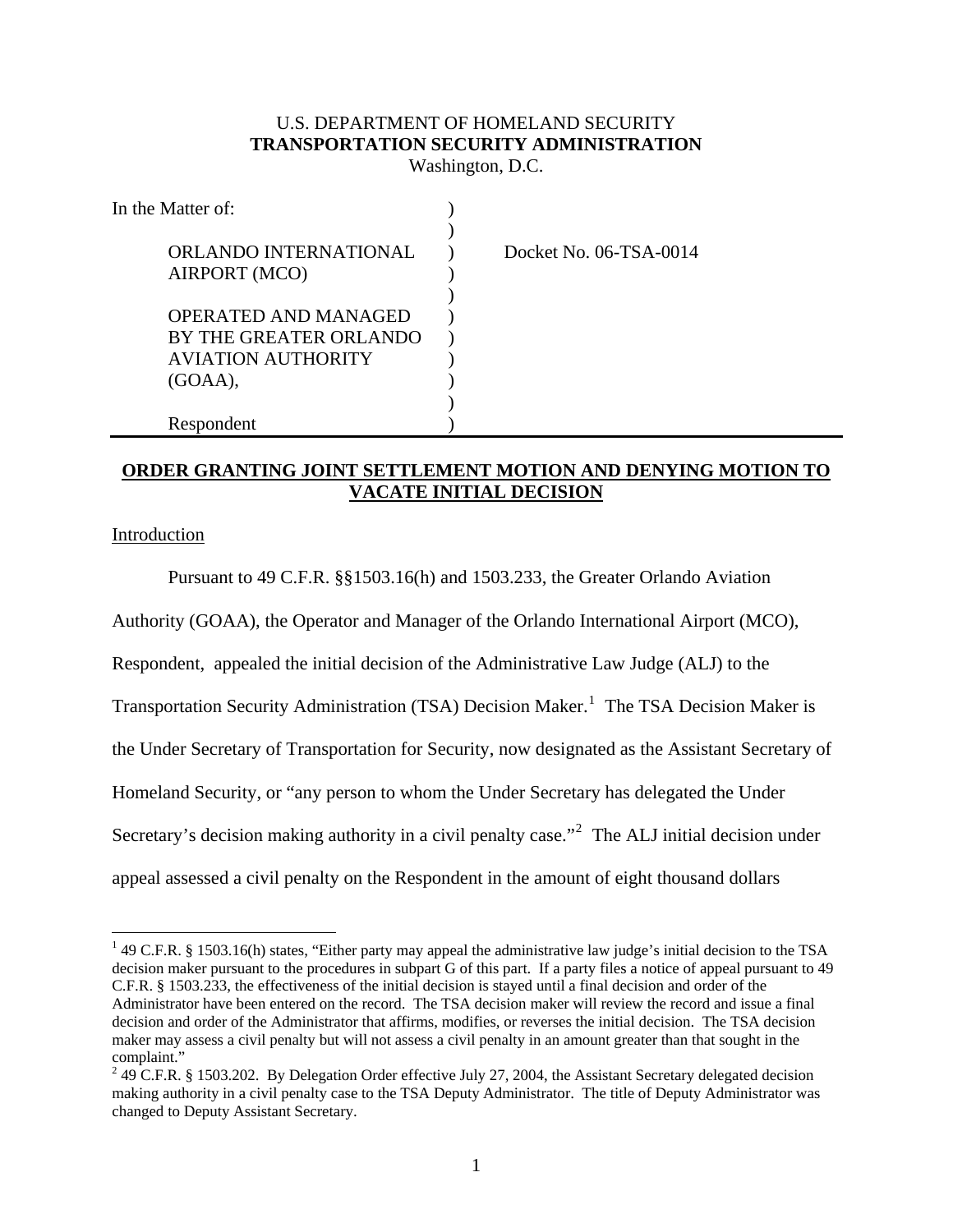(\$8,000.00) for violation of 49 C.F.R. § 1542.303(b) and 49 C.F.R. § 1542.5(b). On February 22, 2007, Respondent and TSA filed a Joint Settlement Motion to withdraw GOAA's appeal and to vacate the ALJ decision. For the reasons set forth below, the Motion to Withdraw GOAA's Appeal is granted and the Motion to Vacate is denied.

### Synopsis of the Facts and Procedural History

 $\overline{a}$ 

On February 14, 2006, TSA filed a Complaint alleging that Respondent failed to report two security incidents at MCO in violation of 49 C.F.R. § 1542.303(b) and 49 C.F.R. § 1542.5(b) and assessing a civil penalty in the amount of  $$8,000.00$ .<sup>3</sup> Respondent failed to file an Answer by March 22, 2006, as required by 49 C.F.R. § 1503.209(a). TSA filed a Motion to Deem the Allegations Admitted on March 31, 2006 pursuant to 49 C.F.R. § 1503.209(f), which states that a person's failure to file an answer without good cause will be deemed an admission of the truth of each allegation contained in the complaint. The ALJ determined that Respondent did not demonstrate good cause for its failure to file a timely Answer to the Complaint and issued an Order on July 5, 2006 granting TSA's Motion and assessing a civil penalty in the amount of \$8,000.00. Respondent filed a Notice of Appeal to the TSA Decision Maker on July 18, 2006 and perfected its appeal by filing a brief on August 24, 2006.

On February 22, 2007, the parties filed a Joint Settlement Motion to Withdraw GOAA's Appeal and Vacate the ALJ Order of July 5, 2006. In the Joint Settlement Motion, the parties agreed on an outline of security incidents and reporting procedures to be included in the MCO Security Program.<sup>4</sup> Upon inclusion of the new provisions in the MCO Security Program, the parties also agreed to settle without payment of any civil penalty. Joint Settlement Motion at Enclosures. The parties request that the TSA Decision Maker approve the withdrawal of the

<sup>&</sup>lt;sup>3</sup> The Security Directive at issue is Sensitive Security Information subject to the provisions of 49 C.F.R. part 1520. <sup>4</sup> The outline and reporting procedures included in the MCO Security Program are Sensitive Security Information subject to the provisions of 49 C.F.R. part 1520.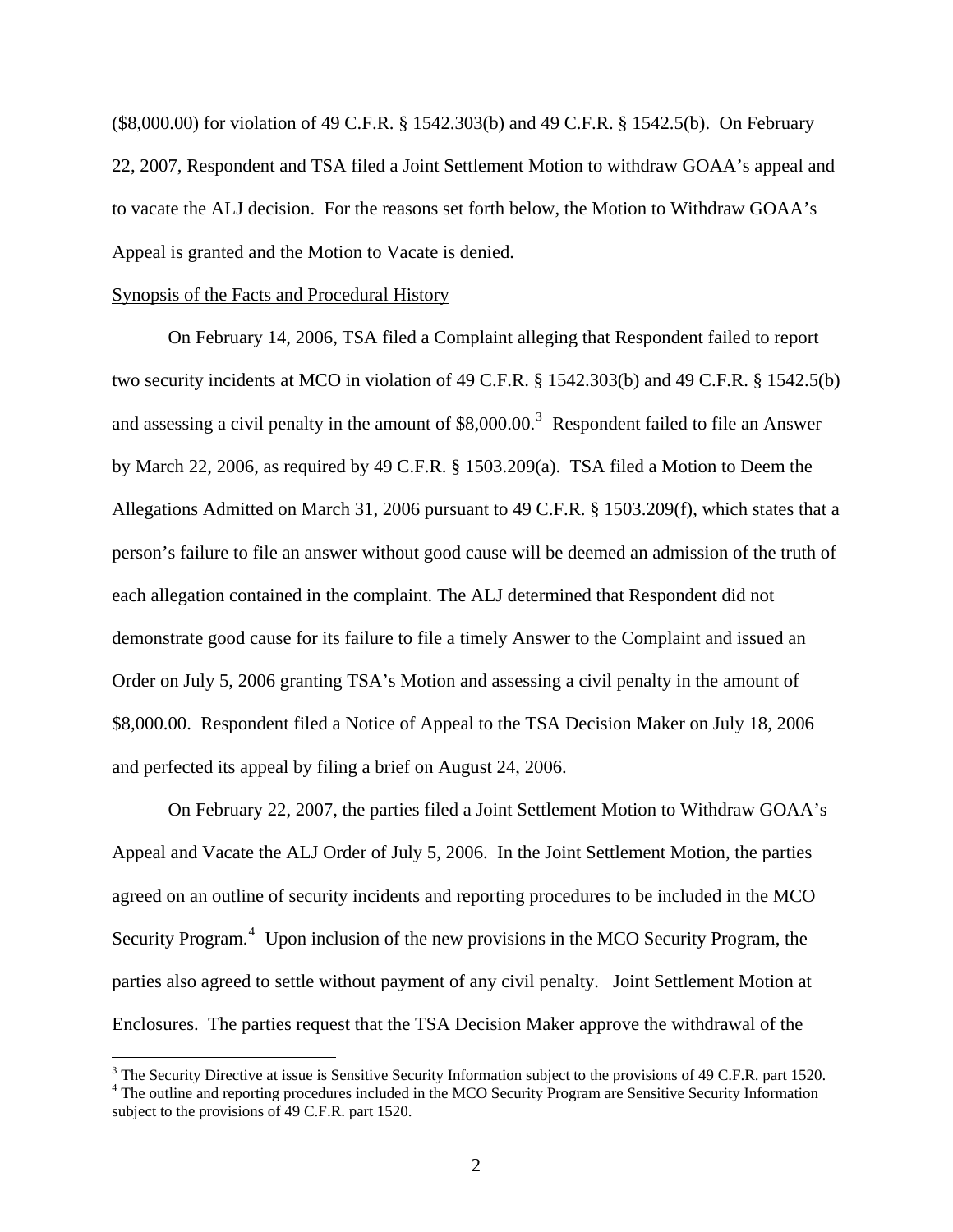Appeal by the Respondent, vacate the July 5, 2006 Order of the ALJ, and dismiss the TSA Complaint.

#### Findings

 $\overline{a}$ 

 The TSA Decision Maker approves the parties' requests to dismiss the TSA Complaint and to Withdraw the Appeal by Respondent. TSA's rules of practice in civil penalty actions provide that the ALJ obtains jurisdiction over a civil penalty action when a person requests a hearing and TSA files a formal complaint.  $49 \text{ C.F.R.}$  §§  $1503.16(g)$  and  $1503.201(a)(1)$ . Thus, when TSA withdraws a complaint, the jurisdiction of the ALJ is removed and the initial decision has no legal basis. The Decision Maker notes that TSA's rules of practice are based on the rules of practice of the Federal Aviation Administration (FAA). While not binding on TSA, the FAA has also interpreted its rules to hold that when a complaint is withdrawn the basis for the initial decision has no force and effect in law. *See, In the Matter of Griffin,* FAA Order No. 92-9 (February 6, 1992) and *In the Matter of Sonico, Inc.,* FAA Order No. 2000-24 (December 21,  $2000$ ).<sup>5</sup>

 The parties' request to vacate the ALJ initial decision is denied. Granting the Motion to vacate the initial decision would be contrary to Federal precedent. The U.S. Supreme Court has held that "mootness by reason of settlement does not justify vacatur of a judgment under review." *U. S. Bancorp Mortgage Company v. Bonner Mall Partnershp,* 513 U.S. 18, 28 (1994). In a unanimous decision in that case, the Court found that, "Where mootness results from settlement, however, the losing party has voluntarily forfeited his legal remedy by the ordinary processes of appeal or certiorari, thereby surrendering his claim to the equitable remedy of vacatur. The judgment is not unreviewable, but simply unreviewed by his own choice." *Id.,* at

<sup>&</sup>lt;sup>5</sup> The National Transportation Safety Board (NTSB) has held that when the FAA withdraws a complaint filed with the Board, the foundation for an initial decision issued previously is removed and that any appeal from that initial decision becomes moot. *Administrator v. Nicolai,* 7 NTSB 822 (1991).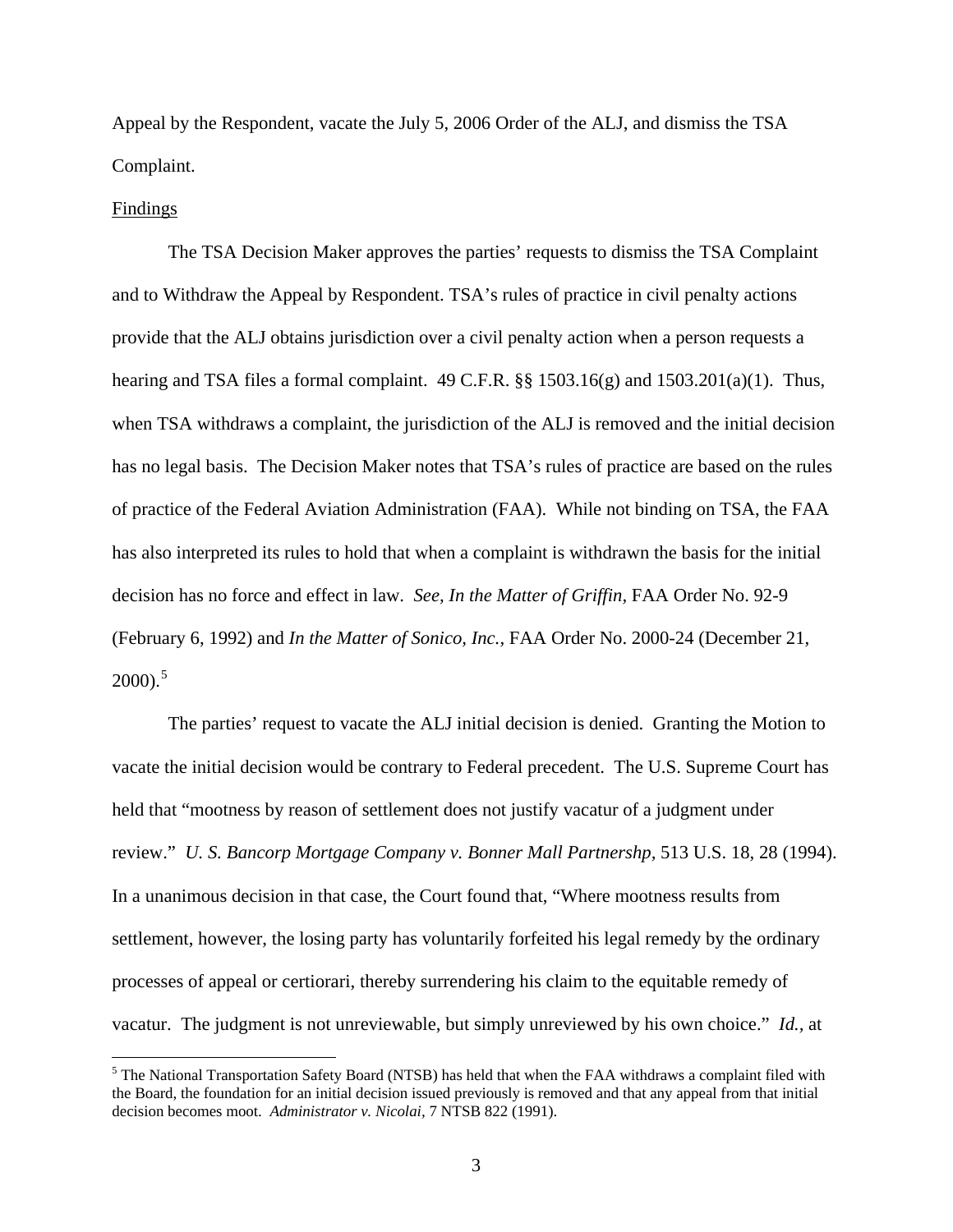25. The Court explained that Congress prescribed a primary route, by appeal as of right and certiorari, through which parties may seek relief from the legal consequences of judicial judgments. "To allow a party who steps off the statutory path to employ the secondary remedy of vacatur as a refined form of collateral attack on the judgment would – quite apart from any considerations of fairness to the parties – disturb the orderly operation of the federal judicial system." *Id.,* at 27.

 While the Court did not state that vacatur could never be granted, it explained that it is "petitioner's burden as the party seeking relief from the status quo of the appellate judgment, to demonstrate not merely equivalent responsibility for the mootness, but equitable entitlement to the extraordinary remedy of vacatur." *Id.,* at 26. Respondent has made no such showing in this case to warrant vacatur of the initial decision.

### Petition to Reconsider and Judicial Review

 A party may petition the TSA decision maker to reconsider or modify a final decision and order. A party must file the petition with the TSA Enforcement Docket Clerk not later than 30 days after service of the TSA decision maker's final decision and order and must serve a copy of the petition on all parties. 49 C.F.R. § 1503.234 contains the process for filing a petition.

 A party may seek judicial review of the final decision and order as provided in 49 U.S.C. 46110.

4